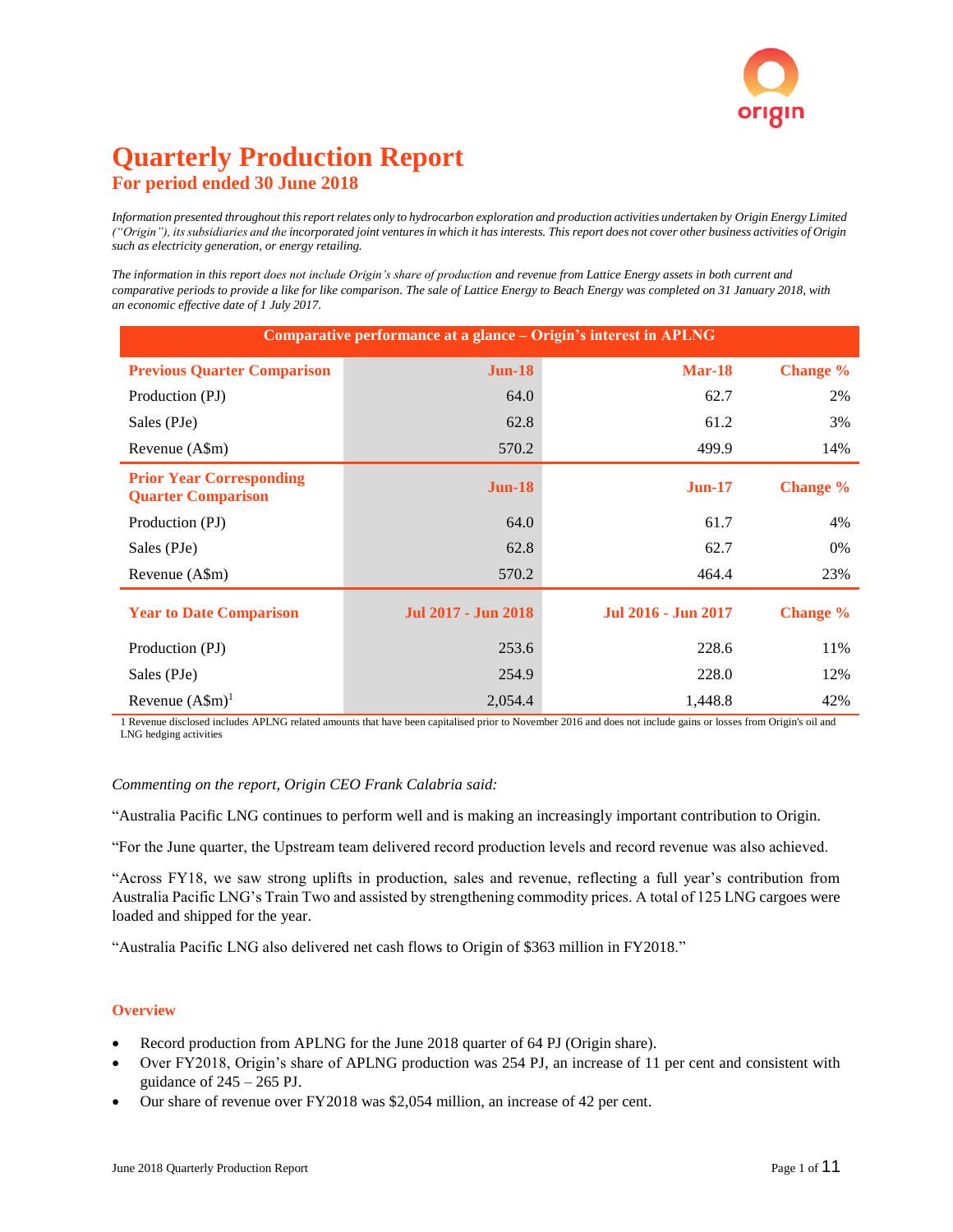- Origin received net cash flows from APLNG of \$363 million over FY2018.
- APLNG expects to complete three separate planned maintenance shutdowns in the September quarter, with each resulting in a half train outage for approximately one week.
- Following a technical and commercial review of Gilbert Gully (ATP663), Australia Pacific LNG has recorded an exploration write-off and intends to divest the permit. Origin's share of this divestment write-down is \$41 million.

#### Production and Sales

#### **June Quarter 2018 compared with March Quarter 2018**

Origin's share of APLNG production increased by 1.3 PJ or 2% to 64 PJ, reflecting gains associated with optimising operated production. Lower LNG volumes were more than offset by higher domestic volumes during the quarter.

Origin's share of APLNG related revenue increased by \$70 million or 14% due to higher average realised prices across both LNG and domestic sales.

#### **June Quarter 2018 compared with June Quarter 2017**

Origin's share of APLNG production of 64 PJ in the June 2018 quarter was 2.3 PJ or 4% higher than the June 2017 quarter primarily reflecting the continued ramp up of APLNG's upstream operated fields.

Origin's share of APLNG related revenue increased by \$106 million from the June 2017 quarter reflecting higher realised prices in both LNG and domestic sales.

#### **Financial year to date 2018 compared with financial year to date 2017**

Origin's share of APLNG production of 254 PJ during FY2018 was 25 PJ or 11% higher than FY2017 reflecting a full year's contribution from APLNG Train Two.

Origin's share of APLNG related revenue in FY2018 increased by \$606 million or 42% from FY2017 reflecting increased production and higher average realised prices of LNG and domestic gas. The higher average LNG price was primarily driven by an increase in the APLNG effective oil price to ~US\$56/bbl (from ~US\$47/bbl in FY2017).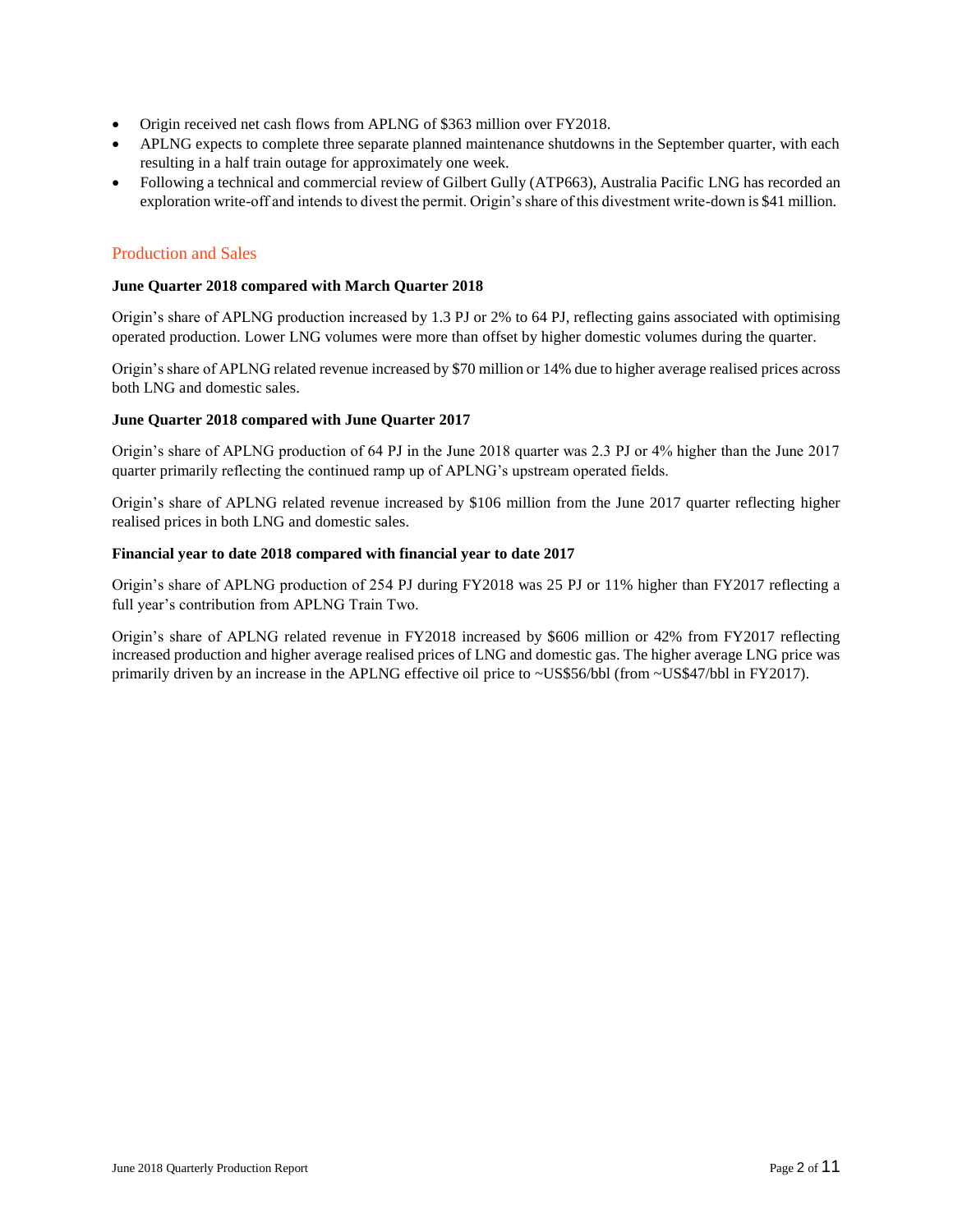#### **1. PRODUCTION, SALES AND REVENUE**

## **1.1 APLNG Production (Origin's interest 37.5%)**

| Liquefied Natural Gas (LNG)    | Unit       | <b>This</b><br><b>Ouarter</b> | <b>Previous</b><br><b>Ouarter</b> | % Change | Jun Ouarter<br>2017 | YTD<br>2017/18 | YTD<br>2016/17 |
|--------------------------------|------------|-------------------------------|-----------------------------------|----------|---------------------|----------------|----------------|
| Production                     | Kt         | 711.9                         | 781.1                             | $(9\%)$  | 824.0               | 3,204.7        | 2,614.8        |
| Sales Volume                   | Kt         | 729.7                         | 772.8                             | (6%)     | 825.5               | 3,212.9        | 2,668.2        |
| Commodity Revenue <sup>2</sup> | \$M        | 456.4                         | 417.2                             | 9%       | 401.0               | 1,708.1        | 1,205.3        |
| Average LNG Price              | US\$/mmbtu | 9.30                          | 8.10                              | 15%      | 6.97                | 7.90           | 6.48           |

2 Prior periods include capitalised revenue related to APLNG ramp gas and LNG sales volumes up to November 2016.

| <b>Natural Gas</b>               | Unit         | This'<br><b>Ouarter</b> | Previous<br><b>Ouarter</b> | % Change | Jun Quarter<br>2017 | YTD<br>2017/18 | YTD<br>2016/17 |
|----------------------------------|--------------|-------------------------|----------------------------|----------|---------------------|----------------|----------------|
| Production <sup>3</sup>          | PJ           | 21.3                    | 15.8                       | 35%      | 15.2                | 64.2           | 73.10          |
| Sales Volume                     | PJ           | 22.3                    | 18.4                       | 21%      | 17.0                | 76.9           | 80.1           |
| Commodity Revenue <sup>4,5</sup> | \$Μ          | 113.8                   | 82.7                       | 38%      | 63.4                | 346.3          | 243.5          |
| Average Gas Price <sup>4,5</sup> | $\sqrt{$GJ}$ | 5.10                    | 4.50                       | 13%      | 3.73                | 4.50           | 3.04           |

3 Refers to production to meet domestic supply requirements and excludes production directed towards the LNG facility on Curtis Island.

4 Prior periods include capitalised revenue related to APLNG ramp gas and LNG sales volumes up to November 2016.

5 Includes gas sold by APLNG to Origin under long term contract.

| <b>Total All Products</b>      | Unit   | This'<br><b>Ouarter</b> | Previous<br><b>Ouarter</b> | % Change | Jun Quarter<br>2017 | YTD<br>2017/18 | YTD<br>2016/17 |
|--------------------------------|--------|-------------------------|----------------------------|----------|---------------------|----------------|----------------|
| Production <sup>6</sup>        | PJ     | 64.0                    | 62.7                       | 2%       | 61.7                | 253.6          | 228.6          |
| <b>External Purchases</b>      | PJ     | 2.1                     | 4.7                        | (55%)    | 4.8                 | 16.8           | 8.7            |
| <b>Sales</b>                   | PJe    | 62.8                    | 61.2                       | 3%       | 62.7                | 254.9          | 228.0          |
| Revenue <sup>7</sup>           | \$Μ    | 570.2                   | 499.9                      | 14%      | 464.4               | 2.054.4        | 1,448.8        |
| <b>Average Commodity Price</b> | \$/GJe | 9.09                    | 8.17                       | 11%      | 7.41                | 8.06           | 6.35           |

6 Refers to domestic production as well as production directed towards the LNG facility on Curtis Island (including liquefaction gas).

7 Prior periods include capitalised revenue related to APLNG ramp gas and LNG sales volumes up to November 2016.

| Oil & LNG hedging costs (Origin<br>Only)  | Unit | This<br><b>Ouarter</b> | <b>Previous</b><br><b>Ouarter</b> | % Change  | Jun Ouarter<br>2017      | YTD<br>2017/18 | YTD<br>2016/17 |
|-------------------------------------------|------|------------------------|-----------------------------------|-----------|--------------------------|----------------|----------------|
| Oil hedge premium amortisation            | \$Μ  | (16.7)                 | (16.5)                            | 1%        | (33.3)                   | (67.7)         | (117.0)        |
| $Gain/(loss)$ on oil hedging <sup>8</sup> | \$M  | (19.2)                 | (8.0)                             | 140%      | $\overline{\phantom{0}}$ | (27.3)         | 14.6           |
| Gain/(loss) on LNG hedging <sup>9</sup>   | \$Μ  | (21.4)                 | 2.5                               | $(956\%)$ | 2.8                      | (16.3)         | 4.3            |

8 Refers to hedge payouts associated with Origin's hedging of its APLNG related JCC oil price exposure.

9 LNG hedging represents the gain/(loss) from hedging the Company's exposure to APLNG uncontracted LNG and gas sales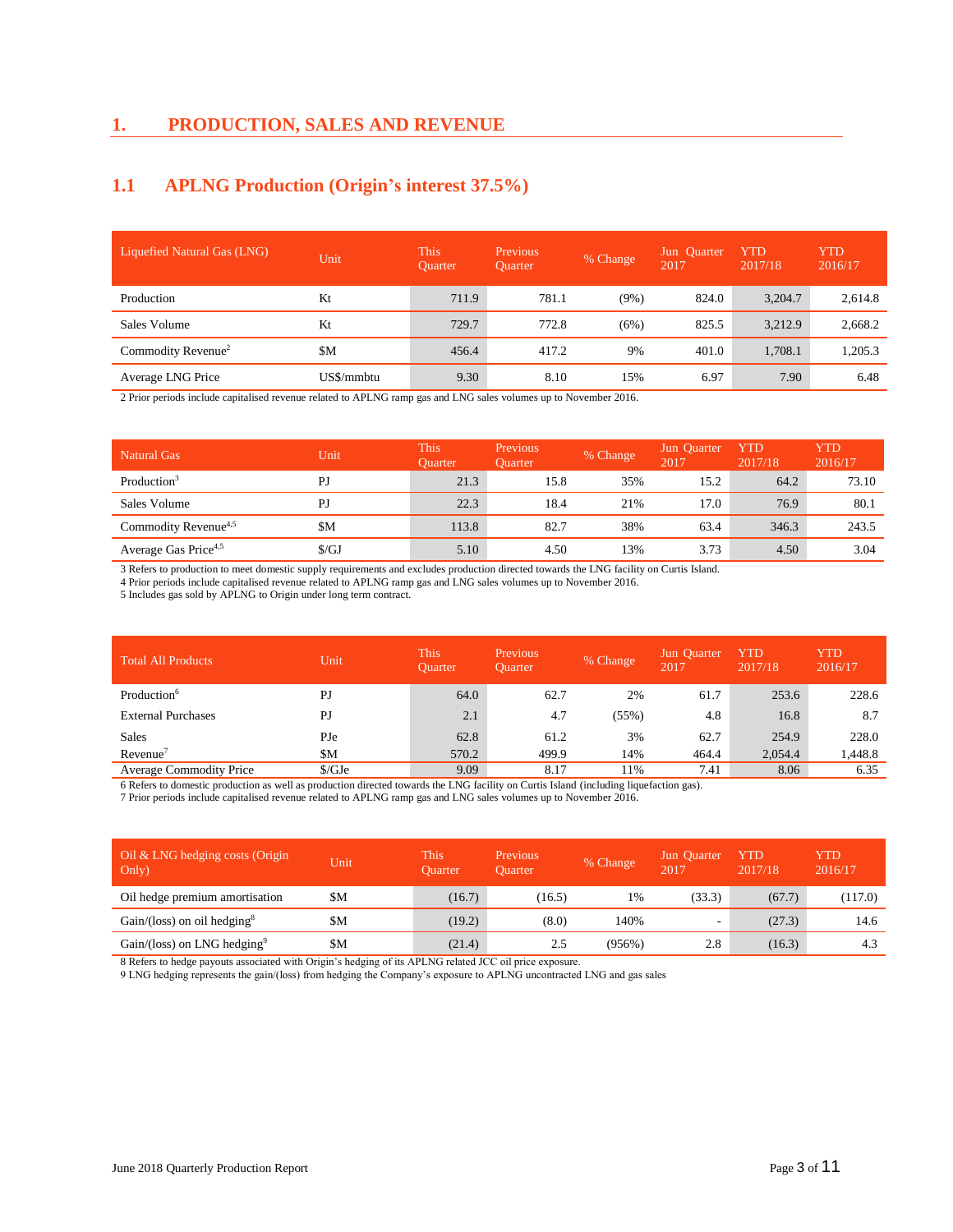## **2. PRODUCTION, DEVELOPMENT AND EXPLORATION OPERATIONS**

#### **2.1 Origin's interests held through Australia Pacific LNG (APLNG)**

#### **2.1.1 Operations Update**

APLNG production (100%) was 170.7 PJ during the June 2018 quarter, higher than the March 2018 quarter of 167.3 PJ, reflecting improving production from wells and facilities.

During the quarter, production from operated fields increased to an average of 1,436 TJ/d from 1,424 TJ/d in the March 2018 quarter (APLNG 100%), primarily reflecting increased production from wells and strong facility reliability. A total of 1,898 Kt of LNG (APLNG 100%) was produced at the APLNG facility on Curtis Island during the quarter.

Average production from non-operated assets for the June 2018 quarter (439.6 TJ/d) also increased on the March 2018 quarter (434.9 TJ/d).

APLNG sales volume (100%) was 167.5 PJ during the quarter in line with the March 2018 quarter (163.2 PJ).

Planned maintenance was successfully completed in April with Train One shut down for sixteen days. During the shutdown, excess upstream gas volumes were directed into the domestic market.

APLNG participated in the drilling of 86 operated development wells and 88 non-operated development wells during the June 2018 quarter.

Following a technical and commercial review of ATP663 (Gilbert Gully), APLNG determined that this acreage has lower permeability and gas saturation than in other parts of the Surat Basin, making commercial development in this area unlikely, particularly due to the distance from existing production infrastructure. Accordingly, APLNG intends to divest the permit and has recorded an exploration write off of \$109 million (\$41 million Origin share). As at 30 June 2017, there were no reserves associated with this permit and the 2C contingent resource was 215 PJ (Origin's share).

APLNG expects to complete three separate downstream maintenance shutdowns in Q1 FY2019, with each shutdown resulting in a half-train outage for approximately one week.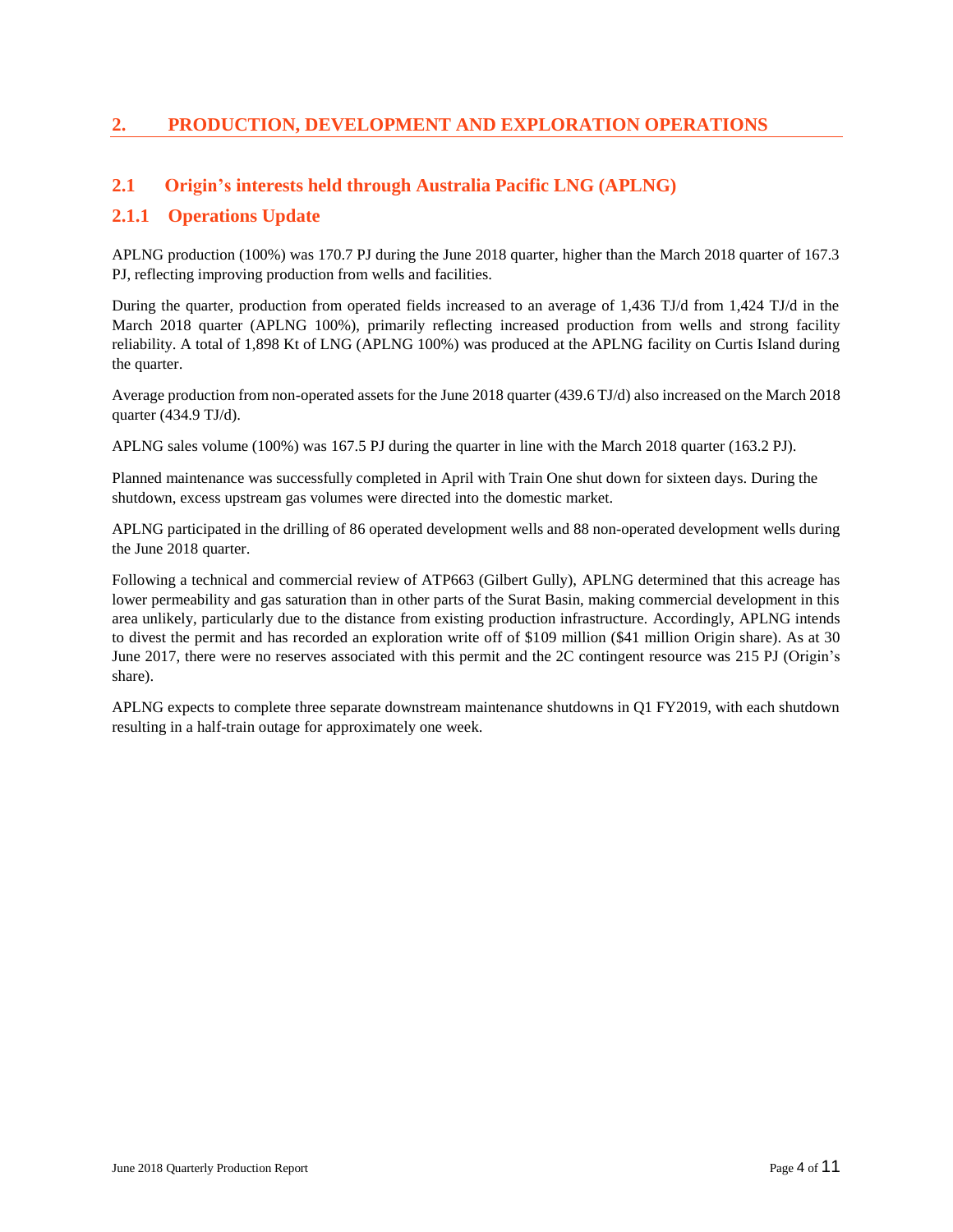### **APLNG Operated Wells**

|       |                            |                                          | <b>Development Wells</b> |                          |                                          |                          |                       |  |  |
|-------|----------------------------|------------------------------------------|--------------------------|--------------------------|------------------------------------------|--------------------------|-----------------------|--|--|
|       |                            |                                          | Jun-18 Quarter           |                          |                                          | <b>FY2018</b>            |                       |  |  |
|       |                            | Avg daily<br>production<br>(APLNG share) | Wells<br>drilled         | Wells<br>commissioned    | Avg daily<br>production<br>(APLNG share) | Wells<br>drilled         | Wells<br>commissioned |  |  |
|       | Spring Gully               | 294.1 TJ/d                               |                          | $\overline{\phantom{a}}$ | 282.7 TJ/d                               | 17                       | 18                    |  |  |
| Bowen | Peat                       | $6.6$ TJ/d                               |                          | ٠                        | $7.4$ TJ/d                               | $\overline{\phantom{a}}$ | ۰.                    |  |  |
|       | Denison                    | $2.2$ TJ/d                               |                          | $\overline{\phantom{a}}$ | $0.8$ TJ/d                               | $\overline{\phantom{a}}$ | ٠                     |  |  |
|       | Talinga                    | 199.2 TJ/d                               | 14                       | 3                        | $190.6$ TJ/d                             | 35                       | 9                     |  |  |
|       | Orana                      | $179.6$ TJ/d                             | 5                        | $\overline{\phantom{a}}$ | $178.4$ TJ/d                             | 27                       | ٠                     |  |  |
| Surat | Condabri                   | 361.4 TJ/d                               | $\mathbf{1}$             | 3                        | 364.2 TJ/d                               | 26                       | 42                    |  |  |
|       | Combabula / Reedy<br>Creek | 393.1 TJ/d                               | 66                       | 20                       | 386.0 TJ/d                               | 185                      | 107                   |  |  |
|       | <b>TOTAL</b>               | 1436.1 T.J/d                             | 86                       | 26                       | 1410.1 TJ/d                              | 290                      | 176                   |  |  |

### **APLNG Non-Operated Wells**

|             |                          |                                              |                          |                          | <b>Development Wells</b>                 |                  |                       |
|-------------|--------------------------|----------------------------------------------|--------------------------|--------------------------|------------------------------------------|------------------|-----------------------|
|             |                          |                                              | Jun-18 Quarter           |                          |                                          | <b>FY2018</b>    |                       |
|             |                          | Avg daily<br>production<br>(APLNG)<br>share) | Wells<br>drilled         | Wells<br>commissioned    | Avg daily<br>production<br>(APLNG share) | Wells<br>drilled | Wells<br>commissioned |
|             | Fairview                 | $106.6$ TJ/d                                 | 23                       | $\overline{4}$           | 109.8 TJ/d                               | 36               | 39                    |
| <b>GLNG</b> | Arcadia                  | $1.7$ TJ/d                                   | ٠                        | -                        | $1.8$ TJ/d                               |                  |                       |
|             | Roma East <sup>10</sup>  | $\overline{\phantom{a}}$                     | 51                       | $\overline{\phantom{a}}$ | $\overline{\phantom{a}}$                 | 51               | ۰                     |
|             | Anya                     |                                              | ٠                        | -                        |                                          | 18               | ٠                     |
| QGC         | Kenya East <sup>11</sup> | 158.0 TJ/d                                   | 14                       | $\overline{4}$           | 155.3 TJ/d                               | 43               | 4                     |
|             | Kenya                    | $165.1$ TJ/d                                 | $\overline{\phantom{a}}$ | 34                       | $166.9$ TJ/d                             | 19               | 37                    |
|             | Bellevue                 | $8.2$ TJ/d                                   | ٠                        | ٠                        | $8.8$ TJ/d                               |                  |                       |
|             | <b>TOTAL</b>             | 439.6 TJ/d                                   | 88                       | 42                       | 442.6 TJ/d                               | 167              | 87                    |

10 Wells drilled for Roma East includes 15 wells drilled in the prior quarter

11 Wells comissioned for Kenya East relate to 4 wells comissioned in the prior quarter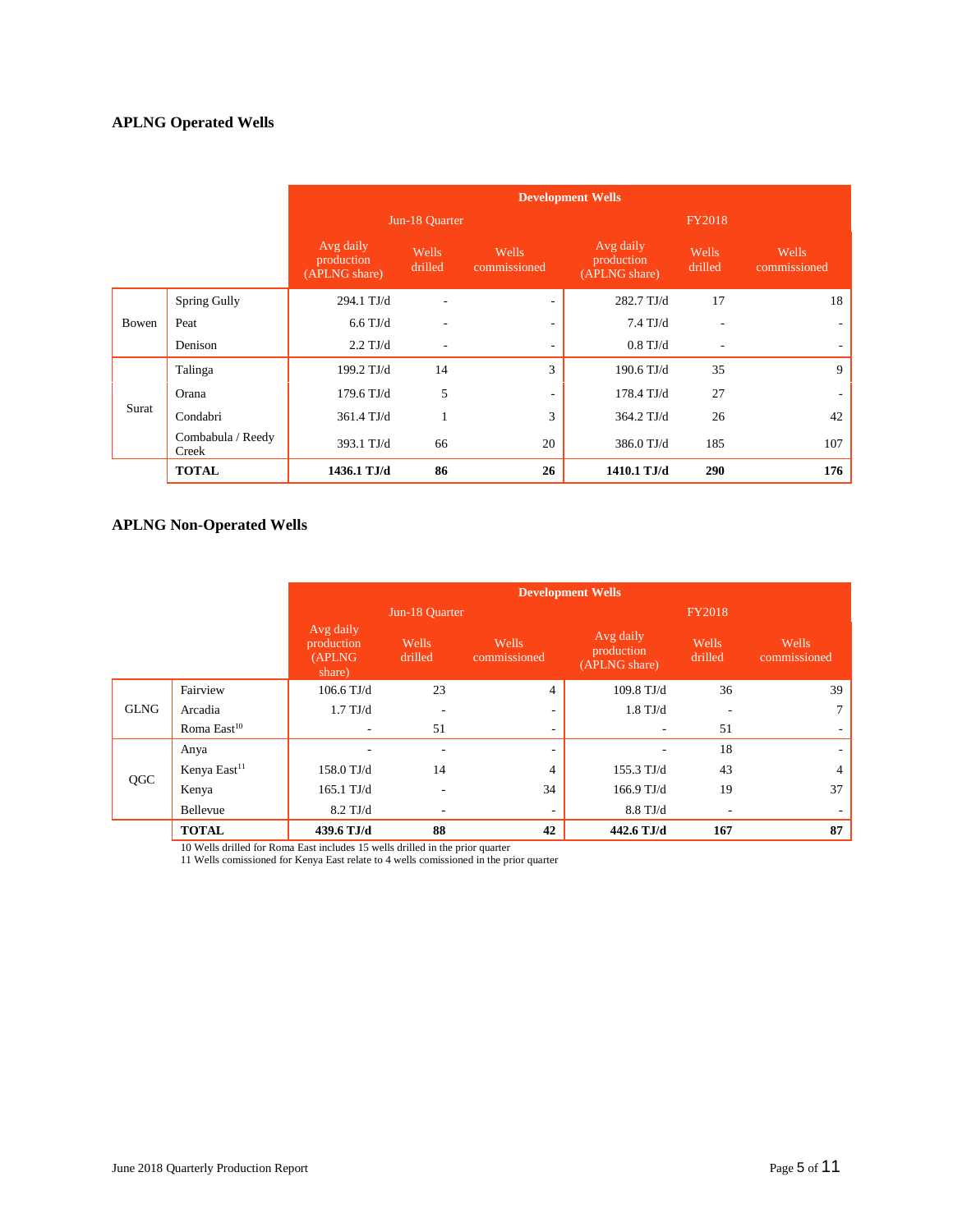## **3. EXPLORATION, EVALUATION AND CAPITAL EXPENDITURE**

The tables below include total expenditure incurred on exploration and evaluation activities and capital expenditure on development and production activities. They include expenditure committed under farm-in agreements and capitalised interest and exclude expenditure on acquisitions. Expenditure in the current financial year is preliminary and is subject to independent external audit.

#### **APLNG (100%)**

The table below includes total expenditure incurred by APLNG on exploration and evaluation activities and capital expenditure on development and production activities. This does not reflect capital expenditure by Origin.

|                                   | This Quarter | Previous<br><b>Ouarter</b> | Jun Quarter<br>2017 | <b>YTD 2017/18</b> | <b>YTD 2016/17</b> |
|-----------------------------------|--------------|----------------------------|---------------------|--------------------|--------------------|
| A\$m                              |              |                            |                     |                    |                    |
| Capex - Exploration and appraisal | 18           | 20                         | 38                  | 65                 | 80                 |
| Capex - Sustain11                 | 255          | 272                        | 268                 | 1,105              | 1,293              |
| <b>Total Capex</b>                | 272          | 292                        | 306                 | 1,169              | 1,373              |

11 FY2017 Capex - Sustain includes \$274 million of residual payments relating to the construction of the LNG project

Capital expenditure of \$1.2 billion is lower than guidance of \$1.4 billion primarily due to phasing of sustain operated and nonoperated activity.

#### **Origin Energy upstream assets**

|                                   | This Quarter | Previous<br><b>Ouarter</b> | Jun Quarter<br>2017 | <b>YTD 2017/18</b> | <b>YTD 2016/17</b> |
|-----------------------------------|--------------|----------------------------|---------------------|--------------------|--------------------|
| A\$m                              |              |                            |                     |                    |                    |
| Capex - Exploration and appraisal | 3            | 4                          | 4                   | 12                 | 19                 |

Origin's capital expenditure primarily relates primarily to permit retention work carried out in relation to Beetaloo as well as ongoing expenditure on Ironbark.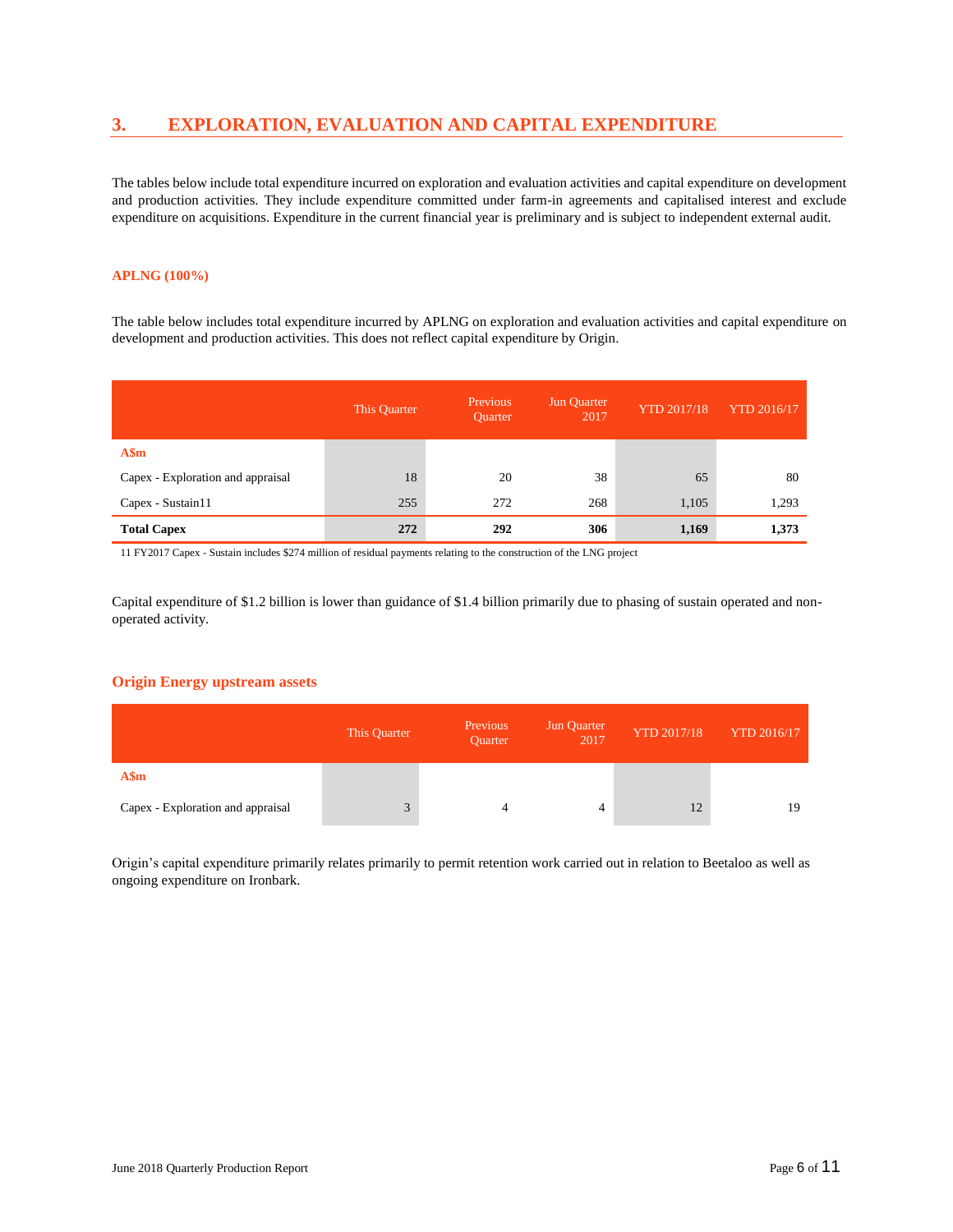## **4. DRILLING ACTIVITY**

## **4.1 Exploration and appraisal**

The table below summarises the exploration and appraisal drilling in which Origin had an interest during the Quarter:

| <b>Exploration/Appraisal Wells</b> | <b>Basin / Area</b> | <b>Target</b>     | <b>Origin Effective</b><br>Interest % | <b>Well Status</b>   |
|------------------------------------|---------------------|-------------------|---------------------------------------|----------------------|
| SOUTH BURUNGA 2                    | Bowen Basin         | Gas - exploration | $37.50\%*$                            | Drilling in progress |
|                                    |                     |                   |                                       |                      |

\* Denotes Origin operatorship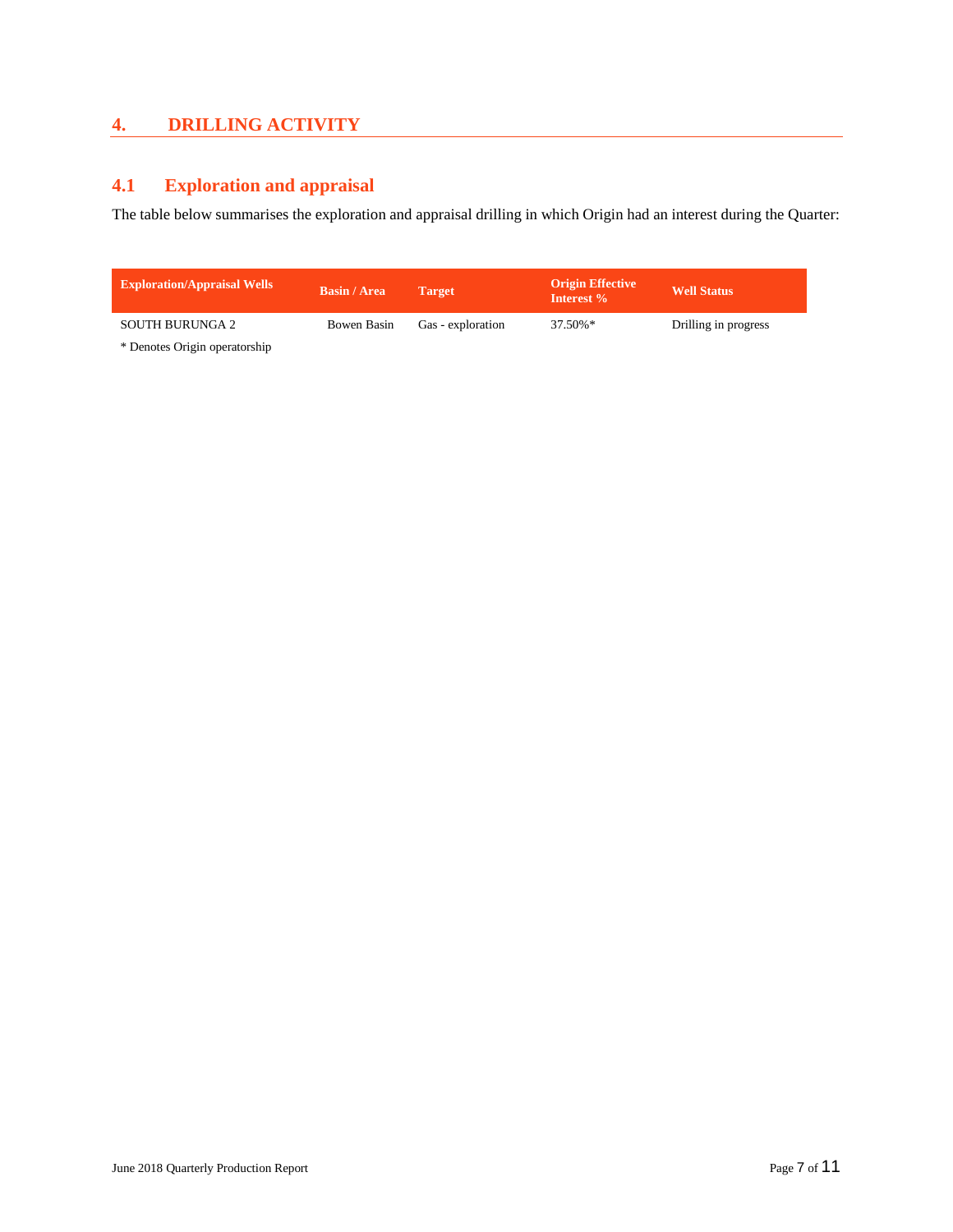## **4.2 Development**

The table below summarises development drilling in which Origin had an interest during the June 2018 quarter. Origin participated in 174 CSG development wells across the Bowen and Surat Basins.

| <b>Basin / Area</b>      | Origin<br><b>Effective</b> | <b>Well Status</b> | <b>Basin / Area</b>         | Origin                         |
|--------------------------|----------------------------|--------------------|-----------------------------|--------------------------------|
| <b>Development Wells</b> | Interest %                 |                    | <b>Development Wells</b>    | <b>Effective</b><br>Interest % |
| Bowen                    |                            |                    | REEDY CREEK 61              | 26.78%*                        |
| <b>Target - CSG</b>      |                            |                    | <b>REEDY CREEK 92</b>       | 26.78%*                        |
| FAIRVIEW 6-46-3          | 8.97%                      | Development        | <b>REEDY CREEK 93</b>       | 26.78%*                        |
| <b>FAIRVIEW 10-35-21</b> | 8.97%                      | Development        | <b>REEDY CREEK 117</b>      | 26.78%*                        |
| <b>FAIRVIEW 10-35-22</b> | 8.97%                      | Development        | <b>REEDY CREEK 118</b>      | 26.78%*                        |
| <b>FAIRVIEW 10-36-21</b> | 8.97%                      | Development        | <b>REEDY CREEK 151</b>      | 26.78%*                        |
| <b>FAIRVIEW 10-38-21</b> | 8.97%                      | Development        | <b>REEDY CREEK 152</b>      | 26.78%*                        |
| <b>FAIRVIEW 10-39-21</b> | 8.97%                      | Development        | <b>REEDY CREEK 153</b>      | 26.78%*                        |
| <b>FAIRVIEW 10-40-21</b> | 8.97%                      | Development        | REEDY CREEK 176             | 26.78%*                        |
| <b>FAIRVIEW 10-43-21</b> | 8.97%                      | Development        | <b>REEDY CREEK 177</b>      | 26.78%*                        |
| <b>FAIRVIEW 11-71-21</b> | 8.97%                      | Development        | <b>REEDY CREEK 178</b>      | 26.78%*                        |
| <b>FAIRVIEW 11-73-21</b> | 8.97%                      | Development        | <b>REEDY CREEK 207</b>      | 26.78%*                        |
| <b>FAIRVIEW 11-77-21</b> | 8.97%                      | Development        | <b>REEDY CREEK 244</b>      | 26.78%*                        |
| <b>FAIRVIEW 11-84-1</b>  | 8.97%                      | Development        | <b>REEDY CREEK 250</b>      | 26.78%*                        |
| <b>FAIRVIEW 11-88-1</b>  | 8.97%                      | Development        | <b>REEDY CREEK 270</b>      | 26.78%*                        |
| <b>FAIRVIEW 12-44-1</b>  | 8.97%                      | Development        | <b>REEDY CREEK 276</b>      | 26.78%*                        |
| <b>FAIRVIEW 13-26-1</b>  | 8.97%                      | Development        | <b>REEDY CREEK 277</b>      | 26.78%*                        |
| <b>FAIRVIEW 13-33-1</b>  | 8.97%                      | Development        | <b>REEDY CREEK 278</b>      | 26.78%*                        |
| <b>FAIRVIEW 13-34-1</b>  | 8.97%                      | Development        | <b>REEDY CREEK 279</b>      | 26.78%*                        |
| <b>FAIRVIEW 13-67-1</b>  | 8.97%                      | Development        | <b>REEDY CREEK SOUTH 5</b>  | 26.78%*                        |
| <b>FAIRVIEW 18-47-1</b>  | 8.97%                      | Development        | REEDY CREEK SOUTH 33        | 26.78%*                        |
| <b>FAIRVIEW 18-55-1</b>  | 8.97%                      | Development        | REEDY CREEK SOUTH 44        | 26.78%*                        |
| <b>FAIRVIEW 18-57-1</b>  | 8.97%                      | Development        | <b>REEDY CREEK SOUTH 48</b> | 26.78%*                        |
| <b>FAIRVIEW 18-58-1</b>  | 8.97%                      | Development        | REEDY CREEK SOUTH 58        | 26.78%*                        |
| <b>FAIRVIEW 18-61-1</b>  | 8.97%                      | Development        | REEDY CREEK SOUTH 86        | 26.78%*                        |
|                          |                            |                    | RM49-45-1                   | 8.97%                          |
| <b>Surat</b>             |                            |                    | RM49-57-1                   | 8.97%                          |
| <b>Target - CSG</b>      |                            |                    | RM49-68-1                   | 8.97%                          |
| <b>CCKML01</b>           | 8.97%                      | Development        | RM49-76-1                   | 8.97%                          |
| CONDABRI 450             | 37.50%*                    | Development        | RM49-77-1                   | 8.97%                          |
| HARRY 105                | 11.72%                     | Development        | RM49-82-1                   | 8.97%                          |
| HARRY 226                | 11.72%                     | Development        | RM49-94-1                   | 8.97%                          |
| <b>ISABELLA 118</b>      | 11.72%                     | Development        | RM49-95-1                   | 8.97%                          |
| <b>ISABELLA 148</b>      | 11.72%                     | Development        | RM49-106-1                  | 8.97%                          |
| ISABELLA 223             | 11.72%                     | Development        | RM49-107-1                  | 8.97%                          |
| <b>ISABELLA 224</b>      | 11.72%                     | Development        | RM50-10-1                   | 8.97%                          |
| ISABELLA 225             | 11.72%                     | Development        | RM50-11-1                   | 8.97%                          |
| <b>ISABELLA 227</b>      | 11.72%                     | Development        | RM50-12-1                   | 8.97%                          |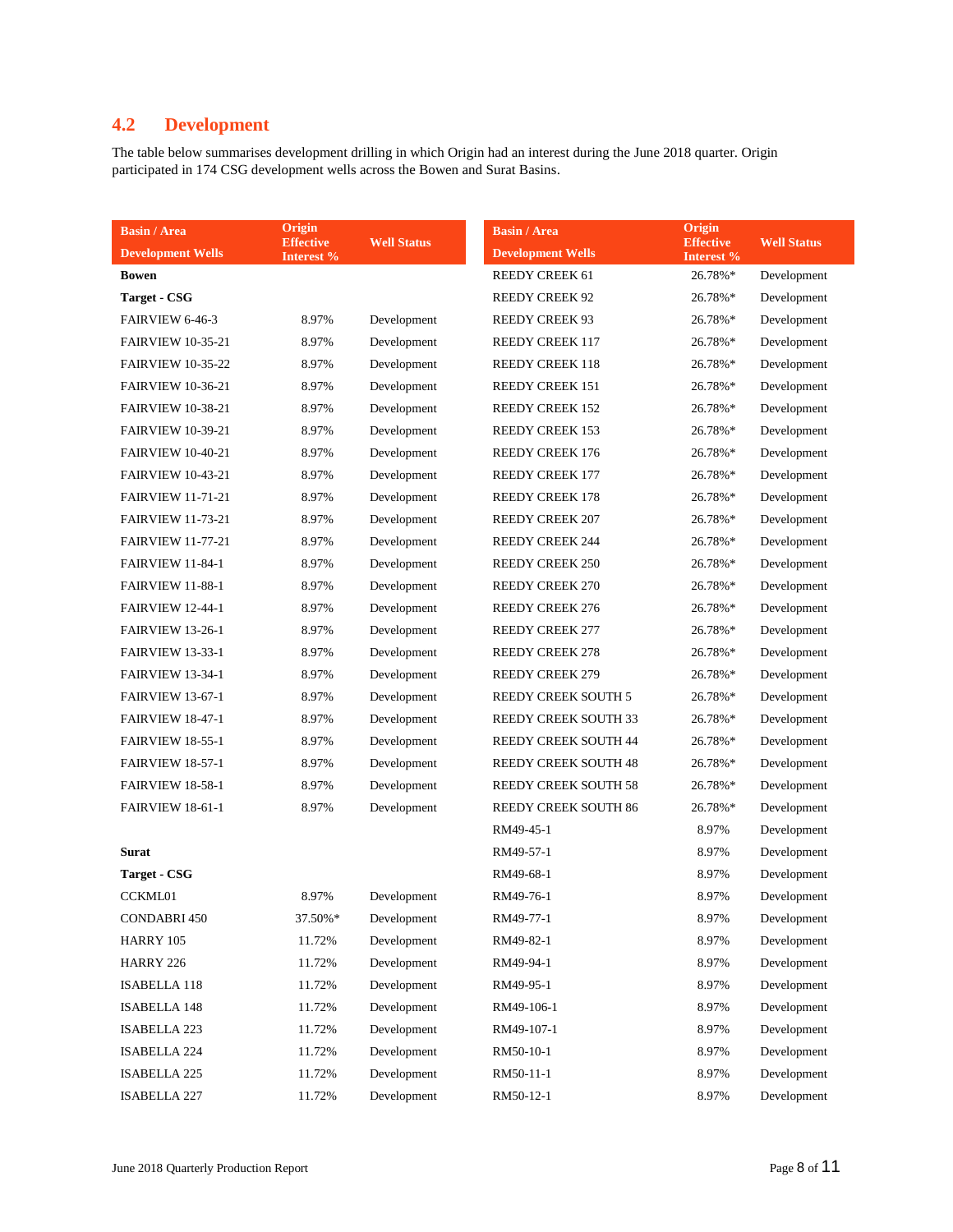| <b>JEN 142</b>        | 11.72%  | Development | RM50-13-1   | 8.97%   | Development |
|-----------------------|---------|-------------|-------------|---------|-------------|
| <b>JEN 144</b>        | 11.72%  | Development | RM50-14-1   | 8.97%   | Development |
| <b>JEN 164</b>        | 11.72%  | Development | RM50-15-1   | 8.97%   | Development |
| <b>JEN 166</b>        | 11.72%  | Development | RM50-16-1   | 8.97%   | Development |
| <b>JEN 168</b>        | 11.72%  | Development | RM50-17-1   | 8.97%   | Development |
| <b>JEN 184</b>        | 11.72%  | Development | RM50-18-1   | 8.97%   | Development |
| <b>MUGGLETON 57</b>   | 26.78%* | Development | RM50-19-1   | 8.97%   | Development |
| <b>MUGGLETON 81</b>   | 26.78%* | Development | RM50-20-1   | 8.97%   | Development |
| MUGGLETON 105         | 26.78%* | Development | RM50-22-1   | 8.97%   | Development |
| <b>MUGGLETON 177</b>  | 26.78%* | Development | RM50-23-1   | 8.97%   | Development |
| MUGGLETON 201         | 26.78%* | Development | RM50-24-1   | 8.97%   | Development |
| MUGGLETON 360         | 26.78%* | Development | RM50-25-1   | 8.97%   | Development |
| ORANA NORTH 159       | 37.50%* | Development | RM50-26-1   | 8.97%   | Development |
| ORANA NORTH 172       | 37.50%* | Development | RM50-27-1   | 8.97%   | Development |
| ORANA NORTH 411       | 37.50%* | Development | RM50-28-1   | 8.97%   | Development |
| ORANA NORTH 413       | 37.50%* | Development | RM50-29-1   | 8.97%   | Development |
| ORANA NORTH 414       | 37.50%* | Development | RM50-30-1   | 8.97%   | Development |
| PINE HILLS 294        | 26.78%* | Development | RM50-32-1   | 8.97%   | Development |
| PINE HILLS 300        | 26.78%* | Development | RM50-33-1   | 8.97%   | Development |
| PINE HILLS 301        | 26.78%* | Development | RM50-34-1   | 8.97%   | Development |
| PINE HILLS 328        | 26.78%* | Development | RM50-35-1   | 8.97%   | Development |
| PINE HILLS 329        | 26.78%* | Development | RM50-36-1   | 8.97%   | Development |
| PINE HILLS 330        | 26.78%* | Development | RM50-38-1   | 8.97%   | Development |
| PINE HILLS 379        | 26.78%* | Development | RM50-39-1   | 8.97%   | Development |
| <b>REEDY CREEK 14</b> | 26.78%* | Development | RM50-40-1   | 8.97%   | Development |
| <b>REEDY CREEK 15</b> | 26.78%* | Development | RM50-42-1   | 8.97%   | Development |
| <b>REEDY CREEK 16</b> | 26.78%* | Development | RM50-43-1   | 8.97%   | Development |
| <b>REEDY CREEK 17</b> | 26.78%* | Development | RM50-44-1   | 8.97%   | Development |
| <b>REEDY CREEK 18</b> | 26.78%* | Development | RM50-45-1   | 8.97%   | Development |
| <b>REEDY CREEK 19</b> | 26.78%* | Development | RM50-46-1   | 8.97%   | Development |
| <b>REEDY CREEK 23</b> | 26.78%* | Development | RM50-47-1   | 8.97%   | Development |
| <b>REEDY CREEK 25</b> | 26.78%* | Development | RM50-51-1   | 8.97%   | Development |
| <b>REEDY CREEK 26</b> | 26.78%* | Development | RM50-53-1   | 8.97%   | Development |
| <b>REEDY CREEK 27</b> | 26.78%* | Development | RM50-58-1   | 8.97%   | Development |
| <b>REEDY CREEK 28</b> | 26.78%* | Development | RM50-62-1   | 8.97%   | Development |
| REEDY CREEK 31        | 26.78%* | Development | RM50-72-1   | 8.97%   | Development |
| <b>REEDY CREEK 32</b> | 26.78%* | Development | RM50-82-1   | 8.97%   | Development |
| <b>REEDY CREEK 33</b> | 26.78%* | Development | TALINGA 205 | 37.50%* | Development |
| REEDY CREEK 34        | 26.78%* | Development | TALINGA 206 | 37.50%* | Development |
| <b>REEDY CREEK 35</b> | 26.78%* | Development | TALINGA 207 | 37.50%* | Development |
| <b>REEDY CREEK 36</b> | 26.78%* | Development | TALINGA 208 | 37.50%* | Development |
| <b>REEDY CREEK 37</b> | 26.78%* | Development | TALINGA 209 | 37.50%* | Development |
| <b>REEDY CREEK 40</b> | 26.78%* | Development | TALINGA 223 | 37.50%* | Development |
| <b>REEDY CREEK 41</b> | 26.78%* | Development | TALINGA 224 | 37.50%* | Development |
| <b>REEDY CREEK 42</b> | 26.78%* | Development | TALINGA 225 | 37.50%* | Development |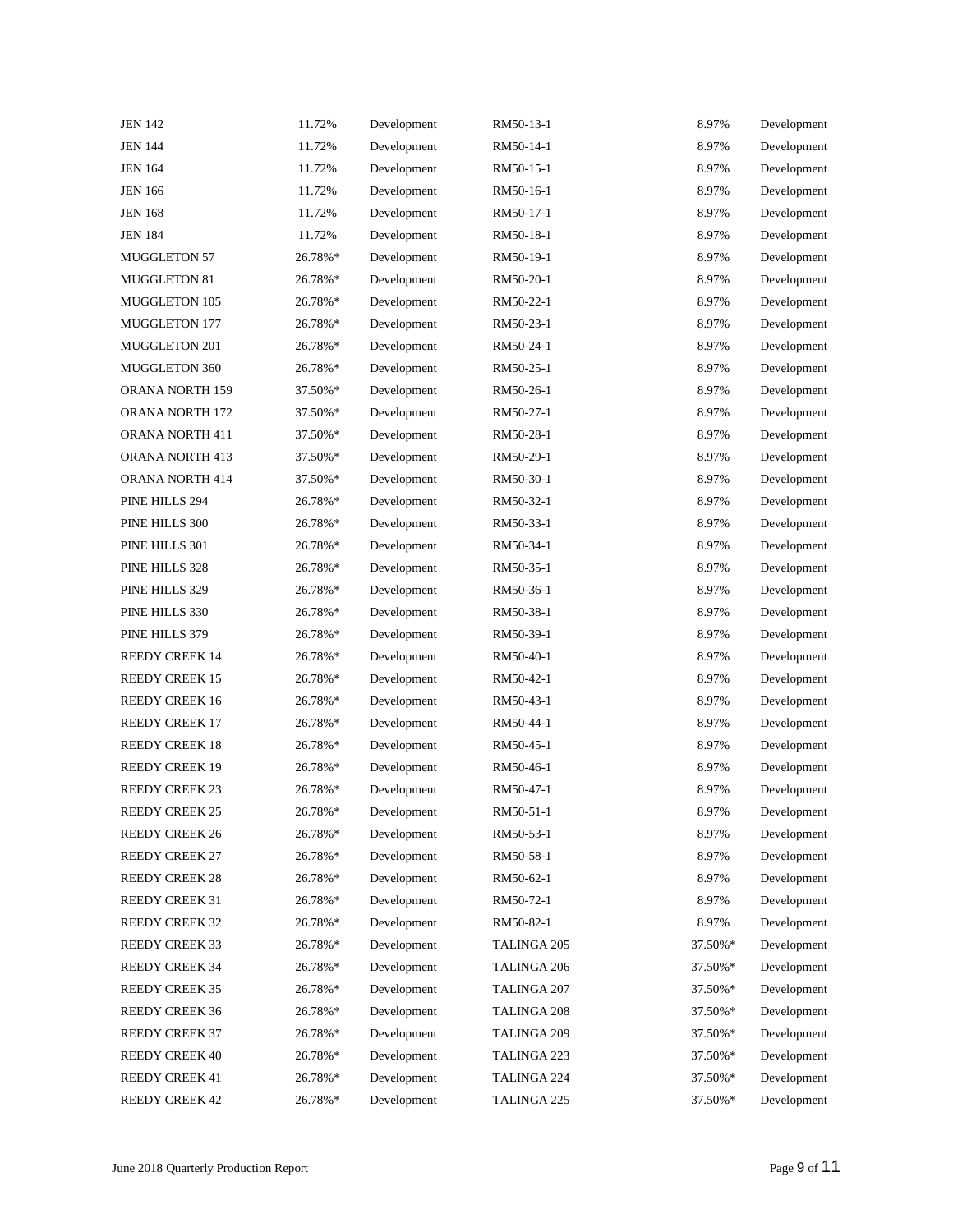| <b>REEDY CREEK 43</b> | $26.78\%*$ | Development | TALINGA 226                   | 37.50%*    | Development |
|-----------------------|------------|-------------|-------------------------------|------------|-------------|
| <b>REEDY CREEK 44</b> | $26.78\%*$ | Development | TALINGA 227                   | 37.50%*    | Development |
| <b>REEDY CREEK 46</b> | 26.78%*    | Development | TALINGA 242                   | 37.50%*    | Development |
| <b>REEDY CREEK 51</b> | $26.78\%*$ | Development | TALINGA 245                   | 37.50%*    | Development |
| <b>REEDY CREEK 52</b> | $26.78\%*$ | Development | TALINGA 281                   | 37.50%*    | Development |
| <b>REEDY CREEK 57</b> | $26.78\%*$ | Development | <b>TALINGA 307</b>            | $37.50\%*$ | Development |
| <b>REEDY CREEK 60</b> | $26.78\%*$ | Development | * Denotes Origin operatorship |            |             |